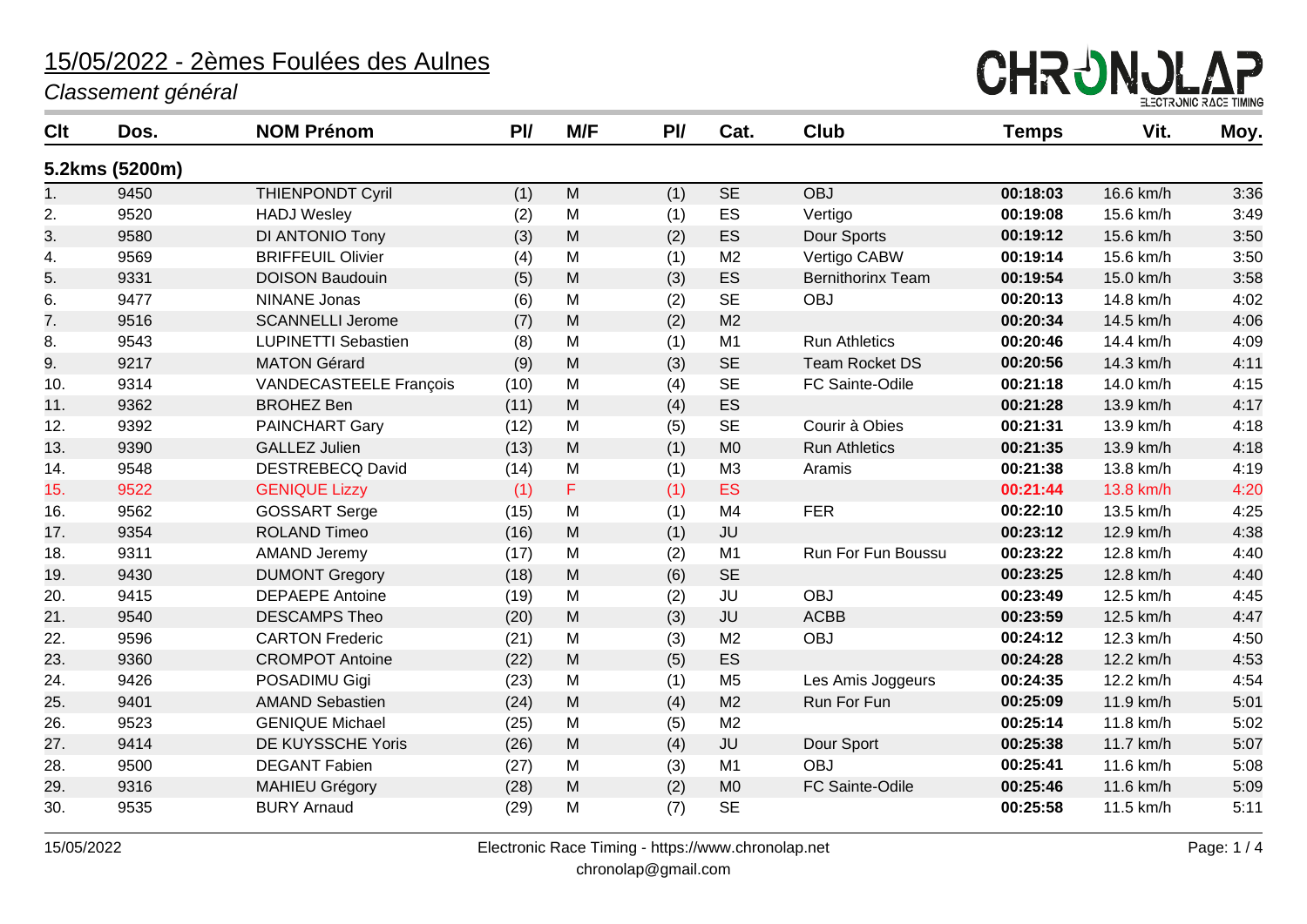#### *Classement général*



| Clt | Dos. | <b>NOM Prénom</b>         | P <sub>U</sub> | M/F       | PI/ | Cat.           | <b>Club</b>            | <b>Temps</b> | Vit.      | Moy. |
|-----|------|---------------------------|----------------|-----------|-----|----------------|------------------------|--------------|-----------|------|
| 31. | 9455 | <b>BARDIAUX Brian</b>     | (30)           | ${\sf M}$ | (6) | M <sub>2</sub> | <b>FER</b>             | 00:26:14     | 11.4 km/h | 5:14 |
| 32. | 9342 | <b>BLOTHIAUX Aline</b>    | (2)            | F         | (2) | <b>ES</b>      | <b>UCL Louvain</b>     | 00:26:15     | 11.4 km/h | 5:14 |
| 33. | 9545 | <b>PAYEN Julien</b>       | (31)           | M         | (3) | M <sub>0</sub> | Courir pour le plaisir | 00:26:23     | 11.3 km/h | 5:16 |
| 34. | 9487 | <b>LEPAPE Alain</b>       | (32)           | M         | (2) | M <sub>5</sub> | <b>OBJ</b>             | 00:26:38     | 11.2 km/h | 5:19 |
| 35. | 9366 | <b>TREVISAN Laurine</b>   | (3)            | F         | (1) | <b>SE</b>      |                        | 00:26:50     | 11.1 km/h | 5:21 |
| 36. | 9539 | <b>DEPIENNE Angelique</b> | (4)            | F         | (1) | M <sub>2</sub> |                        | 00:26:54     | 11.1 km/h | 5:22 |
| 37. | 9577 | <b>NIS Daniel</b>         | (33)           | ${\sf M}$ | (3) | M <sub>5</sub> | Run For Fun Boussu     | 00:26:56     | 11.1 km/h | 5:23 |
| 38. | 9282 | <b>MIRULLA Lara</b>       | (5)            | F         | (1) | <b>JU</b>      | <b>OBJ</b>             | 00:27:48     | 10.7 km/h | 5:33 |
| 39. | 9578 | <b>CARLINO Céline</b>     | (6)            | F         | (2) | <b>SE</b>      |                        | 00:27:51     | 10.7 km/h | 5:34 |
| 40. | 9369 | <b>MALEC Alexis</b>       | (34)           | M         | (8) | <b>SE</b>      | Step and Run           | 00:27:59     | 10.7 km/h | 5:35 |
| 41. | 9325 | <b>PLUMET Yanis</b>       | (35)           | M         | (5) | JU             | <b>FER</b>             | 00:28:00     | 10.7 km/h | 5:35 |
| 42. | 9368 | <b>PAINCHART Isabelle</b> | (7)            | F         | (1) | M <sub>4</sub> | Courir à Obies         | 00:28:03     | 10.6 km/h | 5:36 |
| 43. | 9492 | <b>VACHAUDEZ Pauline</b>  | (8)            | F         | (3) | <b>SE</b>      | <b>TCDM</b>            | 00:28:09     | 10.6 km/h | 5:37 |
| 44. | 9024 | <b>COSTANZO Sébastien</b> | (36)           | M         | (4) | M <sub>0</sub> |                        | 00:28:16     | 10.6 km/h | 5:39 |
| 45. | 9313 | <b>BARBERIO Fausto</b>    | (37)           | ${\sf M}$ | (5) | M <sub>0</sub> | FC Sainte-Odile        | 00:28:22     | 10.5 km/h | 5:40 |
| 46. | 9461 | <b>ANSSEAU Catherine</b>  | (9)            | F         | (1) | M1             | <b>FER</b>             | 00:28:25     | 10.5 km/h | 5:40 |
| 47. | 9478 | <b>LEURQUIN Pierre</b>    | (38)           | M         | (1) | M <sub>6</sub> | Step and Run           | 00:28:41     | 10.4 km/h | 5:44 |
| 48. | 9582 | <b>CEUPPENS Patrick</b>   | (39)           | M         | (2) | M <sub>6</sub> | <b>BVL</b>             | 00:28:48     | 10.4 km/h | 5:45 |
| 49. | 9469 | <b>NIGAUT Jean Pierre</b> | (40)           | M         | (1) | M7             |                        | 00:28:53     | 10.3 km/h | 5:46 |
| 50. | 9497 | <b>AUDIN Ruddy</b>        | (41)           | M         | (2) | M3             | <b>Team Rocket DS</b>  | 00:29:03     | 10.3 km/h | 5:48 |
| 51. | 9483 | <b>ANDREADAKIS Eddy</b>   | (42)           | M         | (3) | M3             | Les Amis Joggeurs      | 00:29:19     | 10.2 km/h | 5:51 |
| 52. | 9281 | <b>COUGNEAU Sarah</b>     | (10)           | F         | (2) | M1             | <b>OBJ</b>             | 00:29:30     | 10.1 km/h | 5:53 |
| 53. | 9356 | <b>STIEVENART Tom</b>     | (43)           | M         | (6) | <b>JU</b>      | La joellette du rire   | 00:29:38     | 10.1 km/h | 5:55 |
| 54. | 9308 | STIEVENART Johan          | (44)           | M         | (4) | M <sub>1</sub> | La joellette du rire   | 00:29:39     | 10.1 km/h | 5:55 |
| 55. | 9420 | <b>GODART Jacques</b>     | (45)           | M         | (2) | M <sub>4</sub> | <b>OBJ</b>             | 00:29:52     | 10.0 km/h | 5:58 |
| 56. | 9422 | <b>DRANCOURT Monique</b>  | (11)           | F         | (2) | M <sub>4</sub> |                        | 00:30:30     | 9.8 km/h  | 6:05 |
| 57. | 9486 | <b>THIBEAU Justine</b>    | (12)           | F         | (4) | <b>SE</b>      | <b>CC Team</b>         | 00:30:39     | 9.7 km/h  | 6:07 |
| 58. | 9568 | <b>TURPIN Bernard</b>     | (46)           | M         | (3) | M <sub>6</sub> | <b>OBJ</b>             | 00:31:02     | 9.6 km/h  | 6:12 |
| 59. | 9595 | <b>BEAU Christian</b>     | (47)           | M         | (2) | M7             | Ercies Run             | 00:31:06     | 9.6 km/h  | 6:13 |
| 60. | 9559 | <b>MOREAU Valérie</b>     | (48)           | M         | (4) | M3             |                        | 00:31:12     | 9.6 km/h  | 6:14 |
| 61. | 9491 | <b>BALLEZ Julie</b>       | (13)           | F         | (3) | M1             | Les Amis Joggeurs      | 00:31:14     | 9.6 km/h  | 6:14 |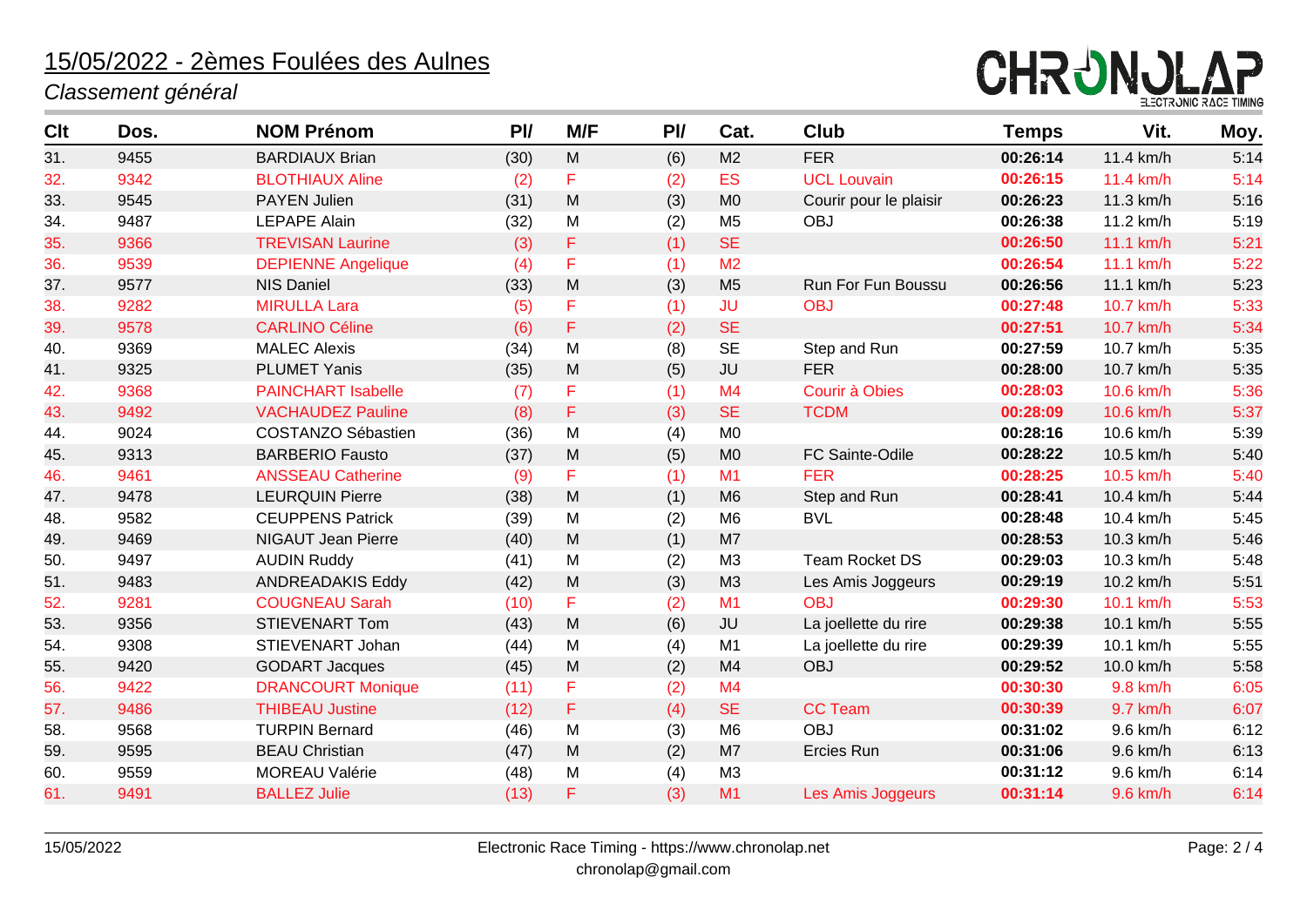#### *Classement général*



| <b>Clt</b> | Dos. | <b>NOM Prénom</b>          | P <sub>U</sub> | M/F       | PI/ | Cat.           | <b>Club</b>              | <b>Temps</b> | Vit.     | Moy. |
|------------|------|----------------------------|----------------|-----------|-----|----------------|--------------------------|--------------|----------|------|
| 62.        | 9399 | <b>KEBBAB Nora</b>         | (14)           | F         | (4) | M1             | <b>Step and Run</b>      | 00:31:50     | 9.4 km/h | 6:21 |
| 63.        | 9394 | <b>ROOSENS Catherine</b>   | (15)           | F         | (1) | M <sub>0</sub> | <b>Mons Running Team</b> | 00:31:57     | 9.3 km/h | 6:23 |
| 64.        | 9026 | <b>LABIE Maéva</b>         | (16)           | F         | (2) | <b>JU</b>      | Rockets ds               | 00:32:15     | 9.3 km/h | 6:26 |
| 65.        | 9302 | <b>STEENHAUT Bertrand</b>  | (49)           | ${\sf M}$ | (5) | M1             | <b>OBJ</b>               | 00:32:17     | 9.2 km/h | 6:27 |
| 66.        | 9288 | <b>DESCAMPS Jenifer</b>    | (17)           | F         | (5) | M1             | <b>OBJ</b>               | 00:33:21     | 8.9 km/h | 6:40 |
| 67.        | 9591 | <b>SGOUROS Evangelos</b>   | (50)           | M         | (4) | M <sub>6</sub> | Run For Fun Boussu       | 00:33:27     | 8.9 km/h | 6:41 |
| 68.        | 9317 | <b>MAURY Dominique</b>     | (18)           | F         | (3) | M <sub>4</sub> | <b>Happy Jog Team</b>    | 00:33:37     | 8.9 km/h | 6:43 |
| 69.        | 9326 | <b>BUSCION Eve-Lise</b>    | (19)           | F         | (2) | <b>MO</b>      | <b>FER</b>               | 00:33:41     | 8.9 km/h | 6:44 |
| 70.        | 9594 | <b>BAILLET Martine</b>     | (20)           | F         | (1) | M <sub>6</sub> | <b>JC Baudour</b>        | 00:33:42     | 8.9 km/h | 6:44 |
| 71.        | 9333 | <b>DE MOOR Océane</b>      | (21)           | F         | (5) | <b>SE</b>      |                          | 00:33:43     | 8.9 km/h | 6:44 |
| 72.        | 9344 | <b>DI VITA Maryline</b>    | (22)           | F         | (2) | M <sub>2</sub> | Step and run             | 00:34:23     | 8.7 km/h | 6:52 |
| 73.        | 9298 | <b>LABIE Cléa</b>          | (23)           | F         | (3) | <b>JU</b>      | Rockets ds               | 00:34:45     | 8.6 km/h | 6:56 |
| 74.        | 9598 | <b>DESCHAMPS Sabrina</b>   | (24)           | F         | (1) | M <sub>3</sub> | <b>OBJ</b>               | 00:34:47     | 8.6 km/h | 6:57 |
| 75.        | 9044 | <b>LABIE Claudy</b>        | (51)           | ${\sf M}$ | (5) | M <sub>3</sub> | Rockets ds               | 00:34:49     | 8.6 km/h | 6:57 |
| 76.        | 9472 | <b>CILLA Danae</b>         | (25)           | F         | (6) | <b>SE</b>      |                          | 00:34:55     | 8.5 km/h | 6:58 |
| 77.        | 9337 | <b>LUC</b> Jennifer        | (26)           | F         | (3) | M <sub>0</sub> |                          | 00:35:00     | 8.5 km/h | 6:59 |
| 78.        | 9340 | <b>LHOIR Aurélie</b>       | (27)           | F         | (4) | M <sub>0</sub> |                          | 00:35:01     | 8.5 km/h | 7:00 |
| 79.        | 9338 | <b>PLATIAU Godelieve</b>   | (28)           | F         | (7) | <b>SE</b>      |                          | 00:35:06     | 8.5 km/h | 7:01 |
| 80.        | 9322 | <b>LERAT Josiane</b>       | (29)           | F         | (2) | M <sub>6</sub> | <b>Happy Jog Team</b>    | 00:35:47     | 8.3 km/h | 7:09 |
| 81.        | 9427 | <b>DUPONT Candy</b>        | (30)           | F         | (6) | M1             | Happy Jog'Team           | 00:35:47     | 8.3 km/h | 7:09 |
| 82.        | 9449 | <b>ARRHANI Rachida</b>     | (31)           | F         | (3) | M <sub>2</sub> | <b>OBJ</b>               | 00:36:23     | 8.2 km/h | 7:16 |
| 83.        | 9389 | <b>DELWARTE France</b>     | (32)           | F         | (4) | M4             | <b>OBJ</b>               | 00:36:44     | 8.1 km/h | 7:20 |
| 84.        | 9388 | <b>DENEUBOURG Alain</b>    | (52)           | M         | (3) | M7             | OBJ                      | 00:36:44     | 8.1 km/h | 7:20 |
| 85.        | 9332 | <b>CAMMISULI Héléna</b>    | (33)           | F         | (5) | M <sub>0</sub> |                          | 00:36:51     | 8.1 km/h | 7:22 |
| 86.        | 9347 | <b>DESCAMPS Jennifer</b>   | (34)           | F         | (7) | M1             | Step and run             | 00:37:04     | 8.0 km/h | 7:24 |
| 87.        | 9549 | <b>LAMPONI Severine</b>    | (35)           | F         | (6) | <b>MO</b>      |                          | 00:38:00     | 7.8 km/h | 7:35 |
| 88.        | 9373 | <b>CONTINO Philippe</b>    | (53)           | M         | (6) | M <sub>3</sub> | OBJ                      | 00:38:54     | 7.7 km/h | 7:46 |
| 89.        | 9303 | <b>CALAIS Cléa</b>         | (36)           | F         | (4) | <b>JU</b>      |                          | 00:39:21     | 7.6 km/h | 7:52 |
| 90.        | 9251 | <b>VANHELLEPUTTE Julie</b> | (37)           | F         | (8) | <b>SE</b>      |                          | 00:39:32     | 7.5 km/h | 7:54 |
| 91.        | 9584 | <b>LECADIEU Angélique</b>  | (38)           | F         | (4) | M <sub>2</sub> |                          | 00:39:33     | 7.5 km/h | 7:54 |
| 92.        | 9585 | <b>GODIN Ludovic</b>       | (54)           | M         | (6) | M1             |                          | 00:39:33     | 7.5 km/h | 7:54 |